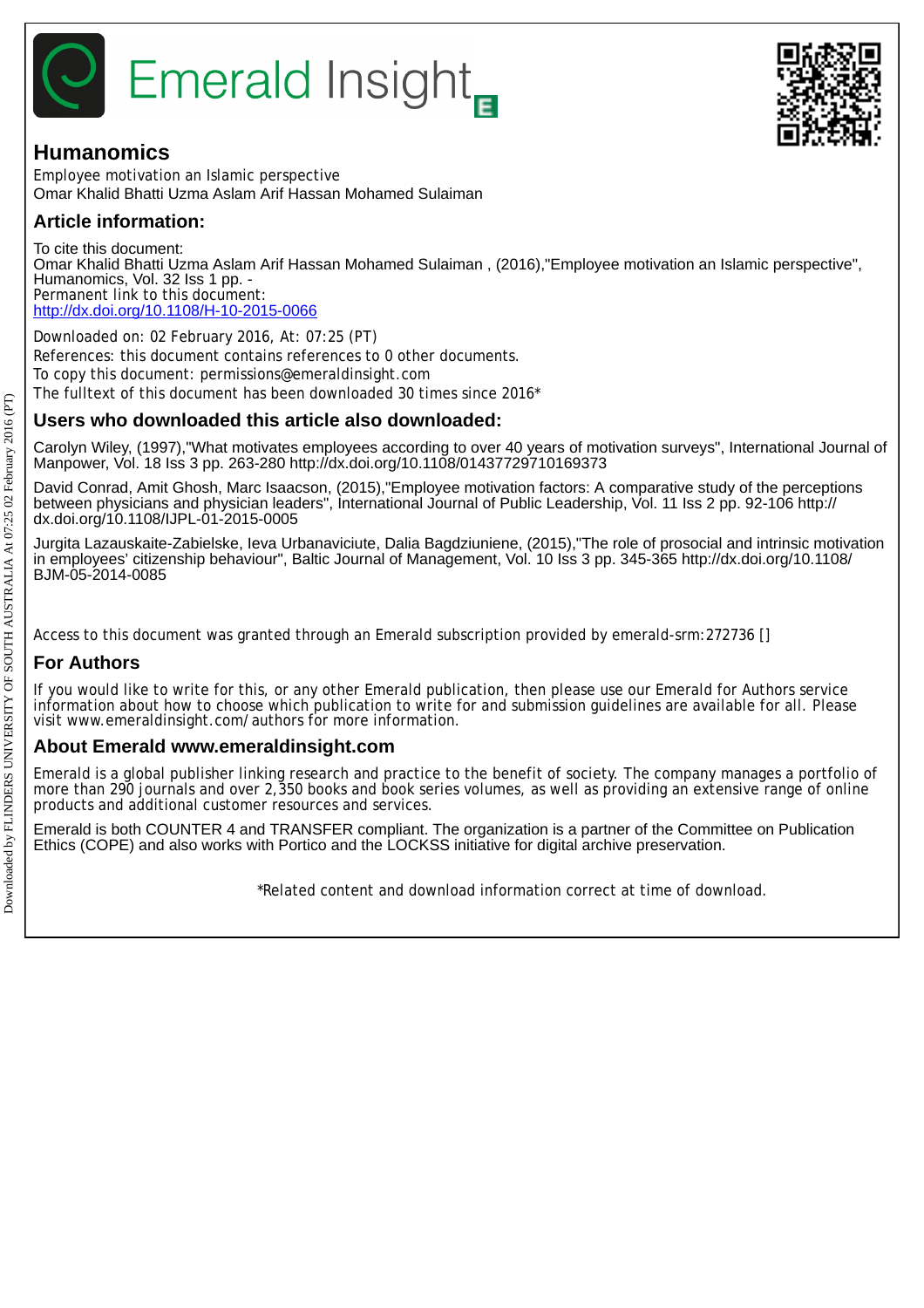#### **Employee Motivation: an Islamic perspective**

#### **Introduction**

In the dynamic business world of today, gaining a competitive advantage is one of the key objectives for the success of an organization. A number of organizations recognize this as their highest aspiration for survival in an aggressive industry. Indeed, to attain this goal of existence, organizations rely heavily on a workforce that is effective, efficient, dedicated and highly motivated.

Improving motivation of the workforce has always been a significant area of concentration for practitioners and academicians. Employees with a low level of motivation are most likely to concentrate less on their jobs, shirk their duties and responsibilities, deceive their supervisors and leave the organization if provided with another opportunity. However, employees who are motivated are more loyal, innovative, productive, and yield high quality results for work that they readily engage in.

Previous studies (e.g., Hassan 1995, Ahmad 2008, Ahmad and Fontaine 2011, Amin 2011, Kamil et al. 2011, Sulaiman et al. 2013, Sulaiman et al. 2014, Bhatti et al. 2015) provide an understanding of an employee's beliefs, expectations, aims and objectives in life. Additionally, these studies assist organizations in understanding their employees' goals in both their professional and personal lives, whilst recognizing the need to motivate them. At the same time, they look to improving the involvement, loyalty, and commitment of the employees towards their firm. Certainly, understanding the factors that affect the motivation of employees is an immense challenge for companies, leaders and managers (Ahmad and Fontaine 2011, Sulaiman et al. 2014). This holds true, especially as people value diverse objectives in life. People may have different needs and wants, values, goals, intentions, and expectations in life (Ahmad and Fontaine 2011).

A number of motivational theories attempt to explain the factors that have direct or indirect influence on motivation and organizational performance, such as employee motivation and other motivational factors, etc. (Reinholt 2006, Amin 2011, Sulaiman et al. 2014). Most of these theories strongly rely on conventional principles based on western viewpoints of human needs and nature. However, not much research has been carried out on other cross cultural and religious perspectives, and in particular, the Islamic perspective (Ahmad and Fontaine 2011, Sulaiman et al. 2014, Bhatti et al. 2015).

As opposed to the western perspective, the Islamic view holds that human nature and human needs are diverse. The Islamic standpoint considers man as Allah's (God's) servant and vicegerent (Amin 2011, Sulaiman et al. 2013). In order to succeed in both this world and the hereafter, Muslims must follow the right path and refrain from all that is forbidden (Sulaiman et al. 2013).

The current paper aims to provide an understanding of employee motivation from the Islamic perspective. The main objectives of this study are to: understand Islamic motivation; and explore if Islamic spirituality, punishment and reward and justice motivate Muslim employees.

#### **Literature review**

The term 'motivation', is derived from the Latin word 'movere', meaning 'to move' (Tanksy 2003). Motivation, in the current context, represents the process that arouses, energizes, directs,

This is a pre-print of a paper and is subject to change before publication. This pre-print is made available with the understanding that it will not be reproduced or stored in a retrieval system without the permission of Emerald Group Publishing Limited.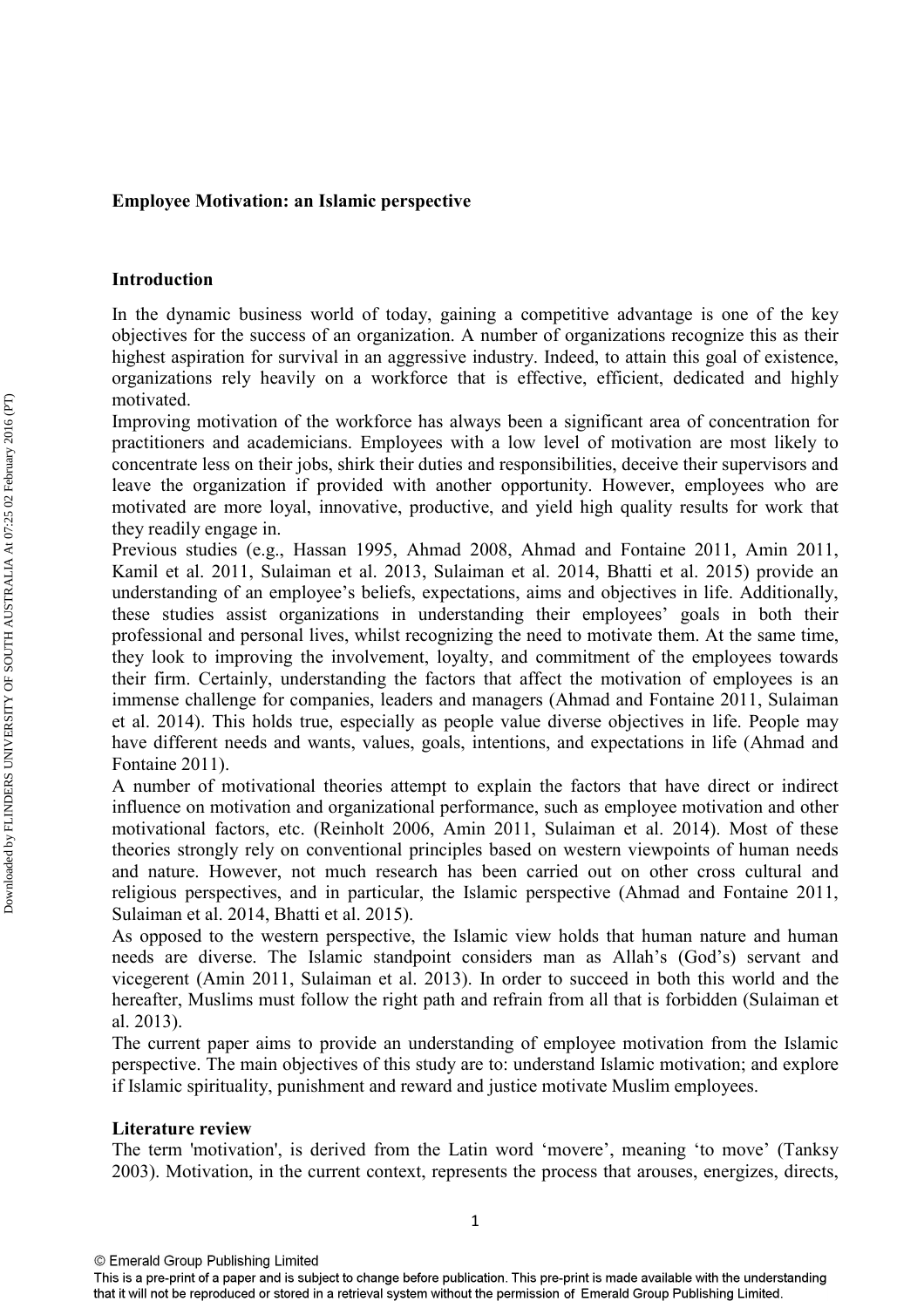and sustains behaviour and performance (Luthans 1998). It can be considered a process of stimulating people to perform and achieve a desired task. An understanding of the factors that drive employees can help managers to set job assignments and rewards to stimulate those factors. Hence, motivation can be used as a management tool in organizations (Sulaiman et al. 2014).

Motivation is a multidimensional and complex topic to research. People are usually motivated by a combination of factors. Over the years, much has been written and researched about the theories of motivation. Reinholt (2006) argues that the literature on motivation has been categorised into two main positions: the organizational economic position focusing on extrinsic motivation; and the organizational behaviour position emphasizing intrinsic motivation. According to the author, motivation, both intrinsic and extrinsic, is necessary to analyse and understand motivation and behaviour in organizations.

## *Traditional and motivational theories*

Traditional theories can be categorized into content theories and process theories. Content theories emphasize on the specific factors that motivate employees, while process theories underline the psychological forces that have an effect on motivation.

Among the traditional content theories, Maslow's Hierarchy of Needs is the most influential. Maslow's (1943) theory proposes that human beings want (they always want and they want more!) and therefore a satisfied need is not a motivator of behavior. Also, human needs are arranged in levels - a hierarchy of importance. He organized human needs into 5 categories, namely, physiological, safety, social (sense of belonging), self-esteem and self-realization needs. The theory hypothesizes that once a need of inferior rank is satisfied (such as food, clothing, etc.) the next level need becomes dominant, and the person gets motivated to accomplish this higher rank need. According to this theory only an unsatisfied need could motivate behavior, with the dominant need being the primary factor for motivation.

McClelland (1985) identified three main motives - affiliation, power and achievement (Hicks and Gullett 1981). The achievement theory states that individuals behave by one or many combinations of needs. These correspond to social esteem as well as self-realization needs of Maslow's hierarchy. Another theory presented by Frederick Herzberg's (1964) is the 'Two Factors Theory'. He came upon this by interviewing 'white collar' employees and managers and identified the top five factors that contributed to employee dissatisfaction. These are: perceived fairness of company policy, pay, working conditions, relations with one's supervisor, and relations with co-workers. However, he states, that in order to satisfy or motivate employees, other factors were also required, which include: achievement, recognition, the work itself, responsibility, and advancement. Hence, he labelled the factors that produce satisfaction as 'motivators' and the factors that produce dissatisfaction as 'hygiene factors'. It was identified that motivation factors are caused by internal generators in employees, while motivators that produce satisfaction are created by underlying conditions of the job itself. Contextual factors represent only the conditions necessary (hygiene factors) for the execution of work processes. Hence, the theory implies that managers need to identify and concentrate on both sets of characteristics to enhance job attitudes and employee productivity.

Steering further towards process theories, Vroom (1964) elaborated the 'expectancy theory', later developed by Porter and Lawler (1982). The theory determines a relationship between employees' motivation and their expectancies. It implies that motivation can be improved when a

This is a pre-print of a paper and is subject to change before publication. This pre-print is made available with the understanding that it will not be reproduced or stored in a retrieval system without the permission of Emerald Group Publishing Limited.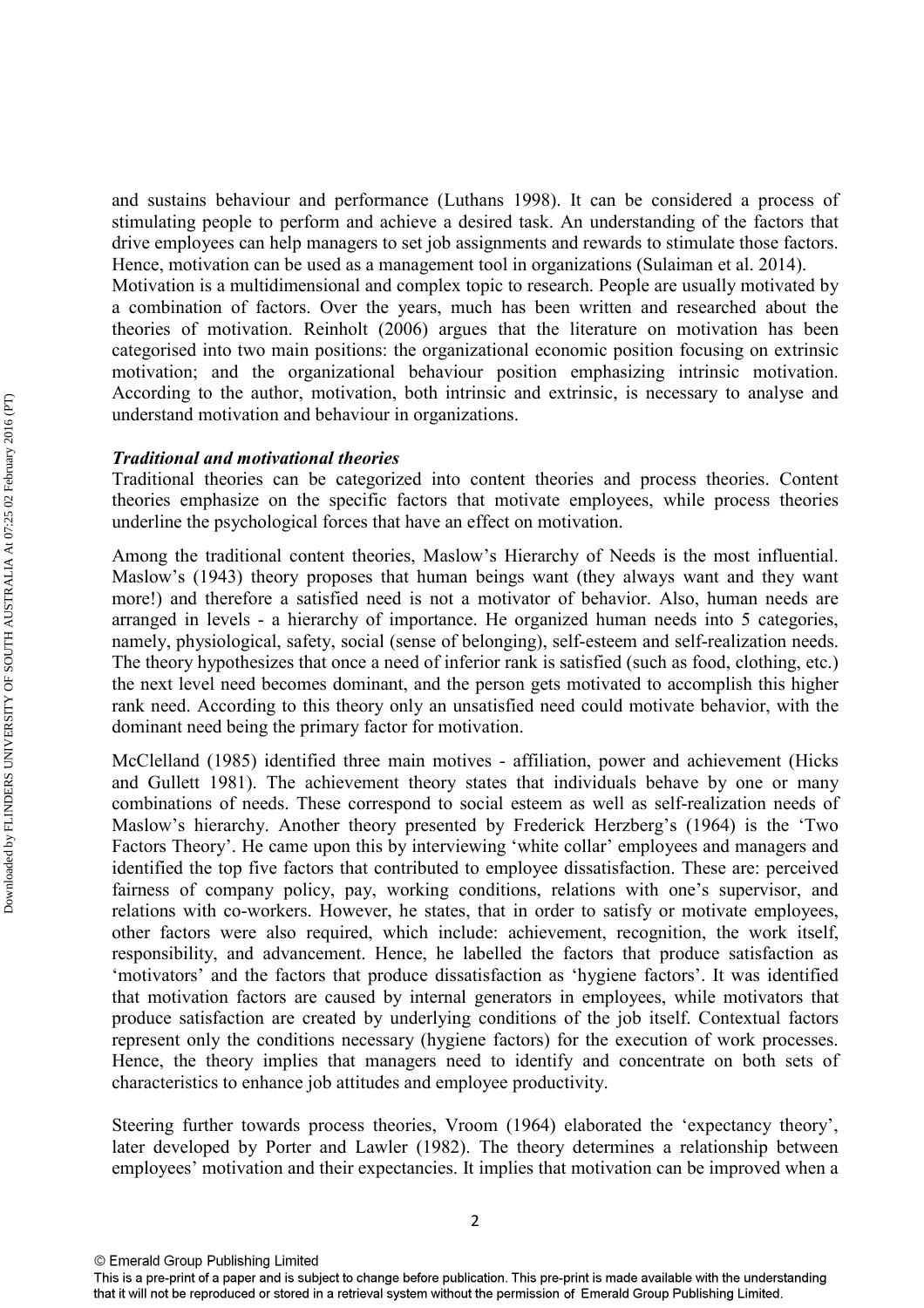clear relation between work performance and its results is established and these results help to satisfy a certain need.

Porter and Lawler (1982) stressed upon improvement in the work environment so that effective performance would lead to both intrinsic and extrinsic rewards. This would pave the way to job satisfaction. According to them, intrinsic motivation involves the performance of an activity that is interesting and therefore provides spontaneous satisfaction to people. However, extrinsic motivation requires an instrumentality between the activity and certain separable consequences (e.g. verbal rewards), so that satisfaction is achieved from extrinsic consequences of the activity rather than the activity itself (Porter and Lawler 1982).

In Skinner's operant conditioning theory (Davis, 1987), based on learning theory, behaviour that is appropriately supported tends to be repeated rather than behaviour which is not appropriately supported, or punished. Simply put, individuals prefer to perform actions that lead to rewards and stop performing if no reward or even punishment is associated with it. Hence, behaviour seems to be a function of the reinforcements supplied by the environment. Then Adams (1975) developed the equity theory which explains people's perceptions of the way they are treated in comparison to others. This theory implies that fair treatment can lead to higher motivation, while a lack of fairness can reduce individual motivation.

According to Latham and Locke (1979), the goal setting theory postulates that the level of motivation and performance can be higher when the individual establishes specific objectives. Employees will pursue these objectives, even if they are complex and at a higher difficulty scale, but expect to be rewarded with performance feedback and recognition of their efforts.

Another theory, known as "self-determination theory", claims that human behaviour can be driven both by internal and external factors for individuals (Ryan and Deci 2000). Intrinsic motivation is created because it is inherently interesting or enjoyable, while extrinsic motivation occurs when performing an action results in a separable outcome.

All these theories have emerged from the western viewpoint and therefore, unsurprisingly, they place little importance in the stances of other cultures or religions.

## *Motivation from an Islamic Perspective*

Many Muslims will find their motivation in religion, as well as in their cultural heritage (Ahmad and Fontaine 2011). And any approach to the subject of motivation that fails to feature Islam, or produces results that are incompatible with the Islamic practices, would not be successful (Ahmad and Fontaine 2011).

The motivation of Muslims and Muslim workers to produce exceptional work and service is derived from a belief and the notion of self-fulfillment, upward mobility and up-lift of the material standards of living or service to the people (Ahmad 2008, Ahmad and Fontaine 2011, Amin 2011, Hassan 1995, Kamil et al. 2011). Motivation may also be derived from the belief that as an owner of *Amanah* (the trust) on earth, man must be aware that his hard work is a form of *Amalsalih* (virtuous deed). This is the key to the achievement of *Falah* (true success) in this world and wellbeing in the hereafter. Man's work is also a form of *Ibadah* (servitude to God) if it conforms to divine injunctions. Importantly, the reward for good deeds is not confined to this world alone, but extends to the hereafter also. Similarly, the punishment for bad deeds is not restricted to this life, it may even be implemented after death (Ahmad 2008, Ahmad and

<sup>3</sup> 

This is a pre-print of a paper and is subject to change before publication. This pre-print is made available with the understanding that it will not be reproduced or stored in a retrieval system without the permission of Emerald Group Publishing Limited.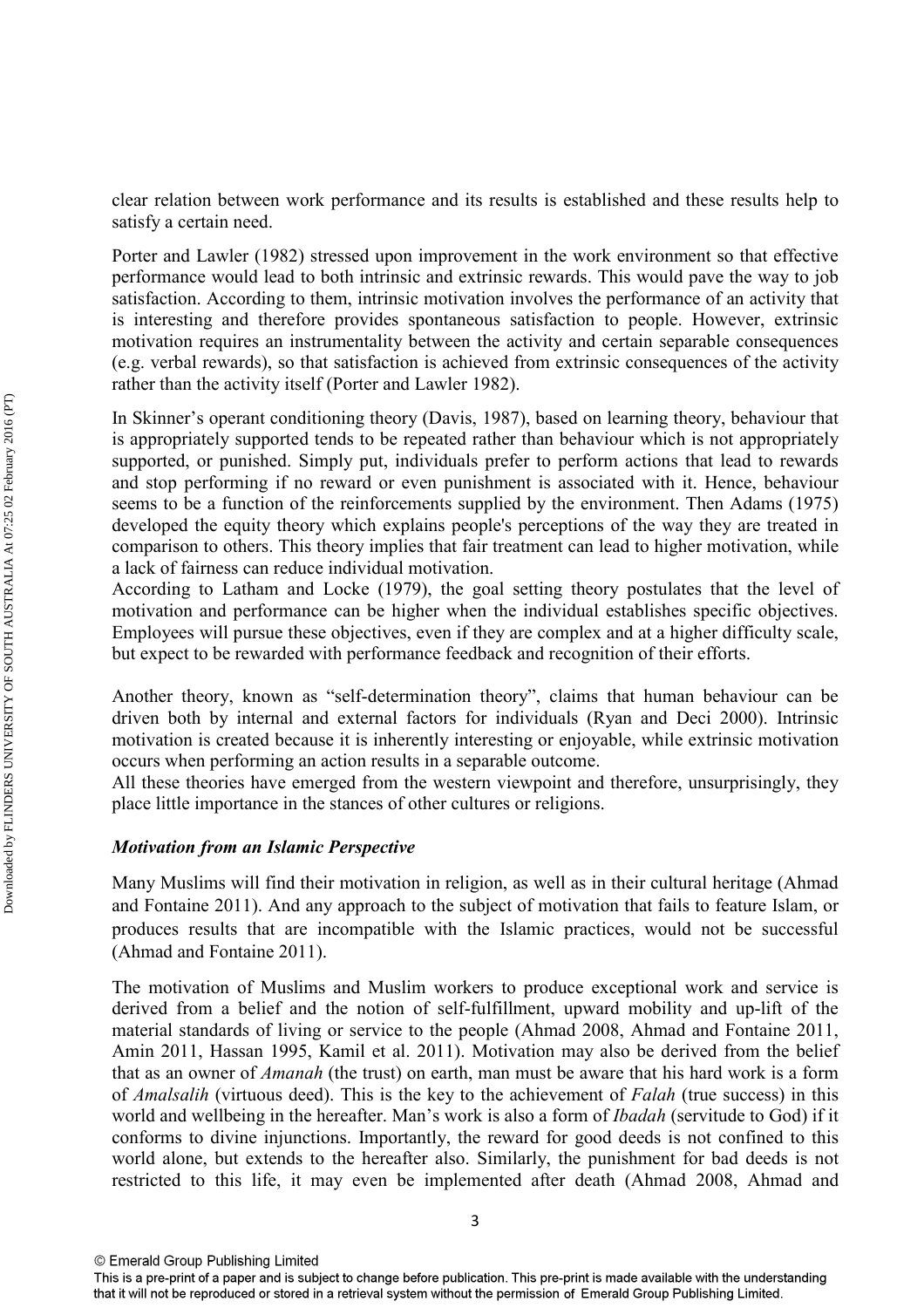Fontaine 2011, Kamil et al. 2011). A number of Muslim scholars (e.g., Alawneh 1998, Jabnoun 2005, Ahmad and Fontaine 2011, Amin 2011, Kamil et al. 2011, Kedah and Adamu 2011, Ramli and Osman-Gani 2011) have laid immense stress on the significance of motivation from the Islamic perspective in their works. There are more than a few factors which contribute to improving the motivation of a Muslim or an individual from the Islamic viewpoint. However, factors that feature largely in the writings of Muslim scholars on improving motivation of a believer are: 1) Spirituality, 2) Punishment and Reward, 3) and Justice.

#### Table 1. Motivation Factors

| <b>Motivation Factors</b>   | <b>Authors</b>                                                                                                            |  |  |
|-----------------------------|---------------------------------------------------------------------------------------------------------------------------|--|--|
| Spirituality                | Ahmad and Fontaine 2011, Amin 2011, Jabnoun 2005, Kamil<br>et al. 2011, Kedha and Adamu 2011, Ramliand Osman-Gani<br>2011 |  |  |
| 2. Punishment and<br>Reward | Ahmad and Fontaine 2011, Amin 2011, Jabnoun<br>2005, Kamilet al. 2011, Kedha and Adamu 2011, Ramli and<br>Osman-Gani 2011 |  |  |
| Justice (Al- Adalah)<br>3.  | Ahmad and Fontaine 2011, Amin 2011, Kamil et al. 2011                                                                     |  |  |

Source: (Jabnoun 2005, Ahmad and Fontaine 2011, Amin 2011, Kamil et al. 2011, Kedha and Adamu 2011, Ramli and Osman-Gani 2011)

#### *Spirituality*

Muslims derive their motivations either through reward and punishment or by spiritual motivation (Jabnoun 2005, Kamil et al. 2011). Jabnoun (2005) affirms that the most important motivation Muslims have is the conviction that all kinds of acts or works form part of *Ibadah* (worship/prayer) that an individual will be rewarded for. A belief such as this acts as a competitive advantage (Jabnoun 2005). In Islam, spiritual dimensions reflect the fundamental principles of *Iman* (faith), *Taqwa* (Islamic piety), *Tawbah* (repentance) and *Ihsan* (love of God).

*Iman (Faith)*: The word *Iman* (faith) means true belief in the unity of Allah (SWT); His angels His books; His messengers; the Day of Judgment and life after death; and belief in predestination or fate (Alawneh 1998, Amin 2011). For Muslims, *Iman* is the most primary and powerful motivating force as all their activities and actions are a manifestation of their *Iman* (Amin 2011). In the Holy Quran, Allah (SWT) states, "Say: O Muhammad, (PBUH) my prayers, my sacrifice, my life and my death belong to Allah; He has no partner and I am ordered to be among those who submit" (Quran, 6: 162-164). Muslims regard all their work as *Ibadah* (worship). This creates real inner motivation and self-direction (Ahmad and Fontaine 2011, Amin 2011, Jabnoun 2005, Kamil et al. 2011). It is this belief and basic intention that leads Muslims to seek Allah's pleasure by demonstrating a high degree of devotion in every task they undertake (Ahmad 1998). The foremost components of this motive are belief in Allah (the Eternal, the Absolute, and the Creator of the Universe), and the fact that man must be held accountable for his deeds in this life as well as the hereafter (Alawneh 1998, Amin 2011).

<sup>4</sup> 

This is a pre-print of a paper and is subject to change before publication. This pre-print is made available with the understanding that it will not be reproduced or stored in a retrieval system without the permission of Emerald Group Publishing Limited.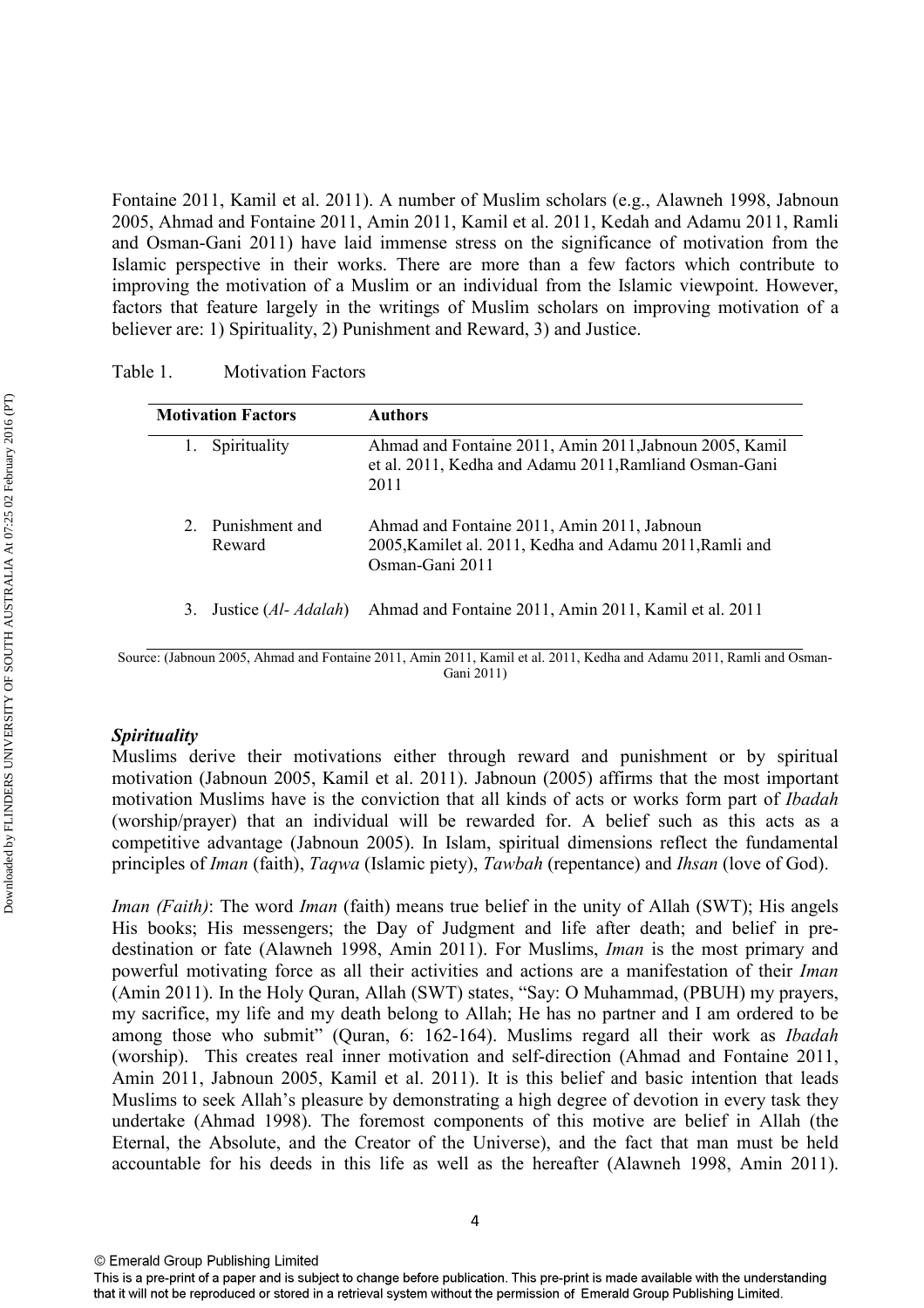Therefore, *Iman* paves a path to knowledge and wisdom, demonstrated by the selection of the correct thing from several alternatives (i.e. the knowledge of *Halal* and *Haram*). And there remains no excuse for an individual not to choose what is good and to avoid evil (Alawneh 1998, Amin 2011).

*Taqwa (Islamic Piety):* Muslims also derive their motivation from "*Taqwa*". The word *Taqwa* has been mentioned more than 258 times in the Holy Quran. Allah (SWT) says: "O you who believe, have *Taqwa* of Allah" (Quran, 3:102). *Taqwa* refers to the fear of Allah (SWT) demonstrated by a Muslim's observance to His orders and commands (Alawneh 1998, Amin 2011). Almighty Allah (SWT) states in His Holy Book, "Have *Taqwa* of Allah as much as you are able to." (Quran, 64:16). It is this fear of Allah and avoidance of the forbidden that keeps Muslims motivated to give their best in all their actions. Alawneh (1998) quotes Al-Isawi (1986) and states that refraining from all that Allah asks us to shun and avoid, such as disobedience and evil deeds, is a kind of prevention of falling into wrong. Adhering to Allah's injunctions and controlling one's baser instincts is similarly beneficial. Man learns to obey God and His Prophet and to respect the law. This is how he achieves *Taqwa* and *Iman*. Hence, *Taqwa* becomes a major force of motivation for human behavior that directs man towards excellence and points him towards self-control and growth. As a result, he becomes an empowered, morally strong individual.

*Ihsan (love of God)*: *Ihsan* is the love of God (Ahmad 2011), whereas *Taqwa* is the fear of God (Allah) and the feeling of God's presence (Ramli and Osman-Gani 2011). It is this love of God that further motivates and inspires a Muslim to work towards achieving God's Pleasure (Ahmad 2011, Ramli and Osman-Gani 2011). The Prophet (PBUH) describes *Ihsan* as follows: "To worship God as if you see Him, and if you cannot achieve this state of devotion, then you must consider that He is looking at you" (Sahih Bukhari, Al Hadith, 47). Hence, Love of God motivates believers to perform their best and refrain from all that has been forbidden.

*Tawbah (Repentance)*: The concept of *Tawbah* holds great significance for Muslims. It is also a fundamental tool of motivation (Amin 2011). Allah (SWT) says in the Quran, "... if any have done wrong and have thereafter substituted good to take the place of evil, truly I am Oft-Forgiving, Most Merciful" (Quran, 27:11). It is important to recognize that without *Tawbah* (repentance), an individual will continue to pursue the course of evil and will not attempt to change for the better (Amin 2011). Traditionally, *Tawbah* (repentance) encourages an individual to do as much good work as possible to compensate for all the wrong that he does. *Tawbah*  provides the assistance or strength needed to refrain from immoral deeds and protects one from becoming a wrongdoer (Alawneh 1998, Amin 2011).

#### *Punishment and Reward*

As stated earlier, Muslims acquire their motivation either through "reward and punishment" or through "spiritual motivation" (Jabnoun 2005, Kamil et al. 2011). At various stages of life, many individuals tend to become complacent with the status quo. They have no desire to improve things regardless of the possible reward. Fear of punishment might act as a better motivating force for such individuals (Ahmad and Fontaine, 2011, Amin, 2011, Jabnoun 2005, Kamil et al. 2011). However, at times they may also react due to other factors, such as love and hate, though love and hate can be rendered as hope and fear respectively (Jabnoun 2005).

This is a pre-print of a paper and is subject to change before publication. This pre-print is made available with the understanding that it will not be reproduced or stored in a retrieval system without the permission of Emerald Group Publishing Limited.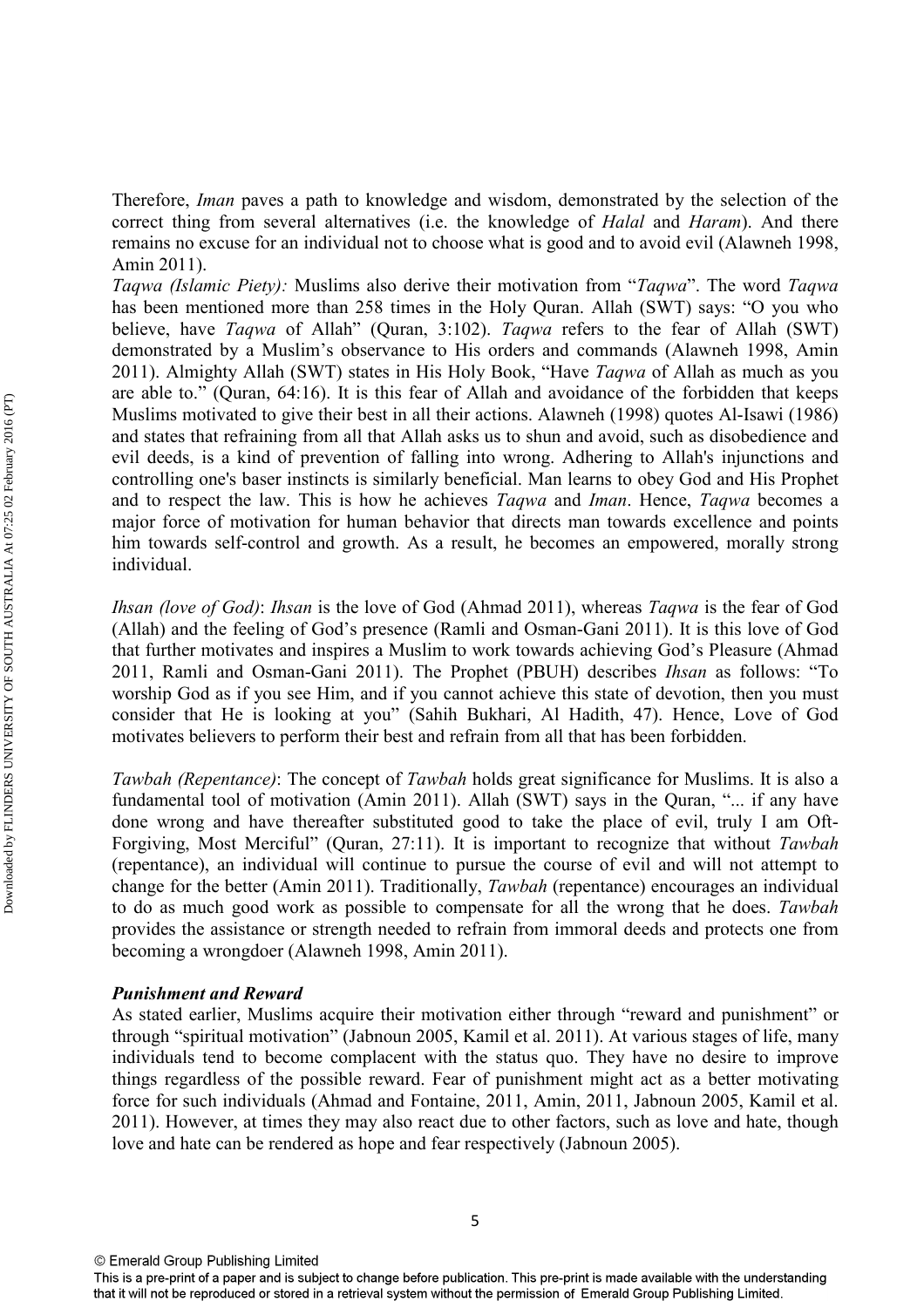In Islam, reward and punishment does not only pertain to this world, but is also applicable to the hereafter. Prophet Muhammad (PBUH) and other Messengers of Allah (peace be upon them all) were sent with both glad tidings and warnings to their people (Jabnoun 2005, Kamil et al. 2011). Allah (SWT) says in the Quran, "Verily, We have sent you in truth as a bearer of glad tidings and a Warner", "And Allah sent Messengers with glad tidings and warnings" (Quran, 2:119, 2:213). In addition, Allah (SWT) also says "Messengers who gave good news as well as warnings, that mankind, after (the coming) of the messengers, should have no plea against Allah: For Allah is Exalted in Power, Wise…We Send the Messengers only to give good news and to warn" (Quran, 4:165, 6:48).

Jabnoun (2005) explains that Allah (SWT) has sent Messengers to enlighten mankind about the reward in the hereafter, as well as to inform them about the penalty and punishment in the hereafter. Nevertheless, punishment is reserved for the wrongdoers and it should be noted here that it is not a motivator (Ahmad and Fontaine 2011, Amin 2011, Jabnoun 2005, Kamil et al. 2011). On the other hand, reward is for those who do good deeds and pursue the right path. This is also revealed in several verses in the Quran where Allah (SWT) says "As for him (a disbeliever in the Oneness of Allah) who does wrong, we shall punish him; and then he will be brought back unto his Lord; Who will punish him with a terrible torment (Hell). But as for him who believes (in Allah's Oneness) and works righteousness, he shall have the best reward, (*Paradise*), and we (*Dhul-Qarnain*) shall speak unto him mild words (as instructions)." (Quran, 18:87-88). In another verse, Allah (SWT) states that "whosoever does any good act (even) to a weight of a particle will see it. And whosoever does evil (even) to the weight of a particle will see it." (Quran, 99:7-8).

It is evident from the Quranic verses above that a believer is rewarded whenever he follows the righteous path as ordained by Allah (SWT) in the Quran, and is punished when they indulge in deeds that are forbidden or prohibited. At the same time, Allah (SWT) does not burden anyone beyond his capacity and He never fails to appreciate even the slightest good deed done by an individual.

#### *Justice*

*"O you who believe! Stand out firmly for justice, as witnesses to Allah, even though it be against yourselves, or your parents, or your kin, be he rich or poor, Allah is a Better Protector to both (than you). So follow not the lusts (of your hearts), lest you avoid justice, and if you distort your witness or refuse to give it, verily, Allah is Ever Well-Acquainted with what you do." (Quran, 4:135)* 

It is no exaggeration that justice lies at the heart of Quranic injunctions. The Quran itself asserts that the purpose of its revelation is to establish justice and equity (Amin 2011). Extreme inequalities are discouraged in Islam to establish moral justice in society. This promotes kindness and mutual love among the members of the community (Ahmad andFontaine2011). Indeed, "justice means a harmonious condition or state of affairs whereby everything is right such as cosmos, or similarly a state of equilibrium" (Ramli and Osman-Gani 2011 p. 272). It is significant that the principle of justice must be observed by all Muslims, at all times, in all their activities. As Allah (SWT) states in the Quran " Allah (God) does command you to render back your trusts to those to whom they are due; and when you judge between man and man that you judge with justice […]" (Quran, 4;58). It is for this reason that justice is the foundation stone of human motivation (Amin, 2011). Hence, it is only by establishing an environment of justice that

This is a pre-print of a paper and is subject to change before publication. This pre-print is made available with the understanding that it will not be reproduced or stored in a retrieval system without the permission of Emerald Group Publishing Limited.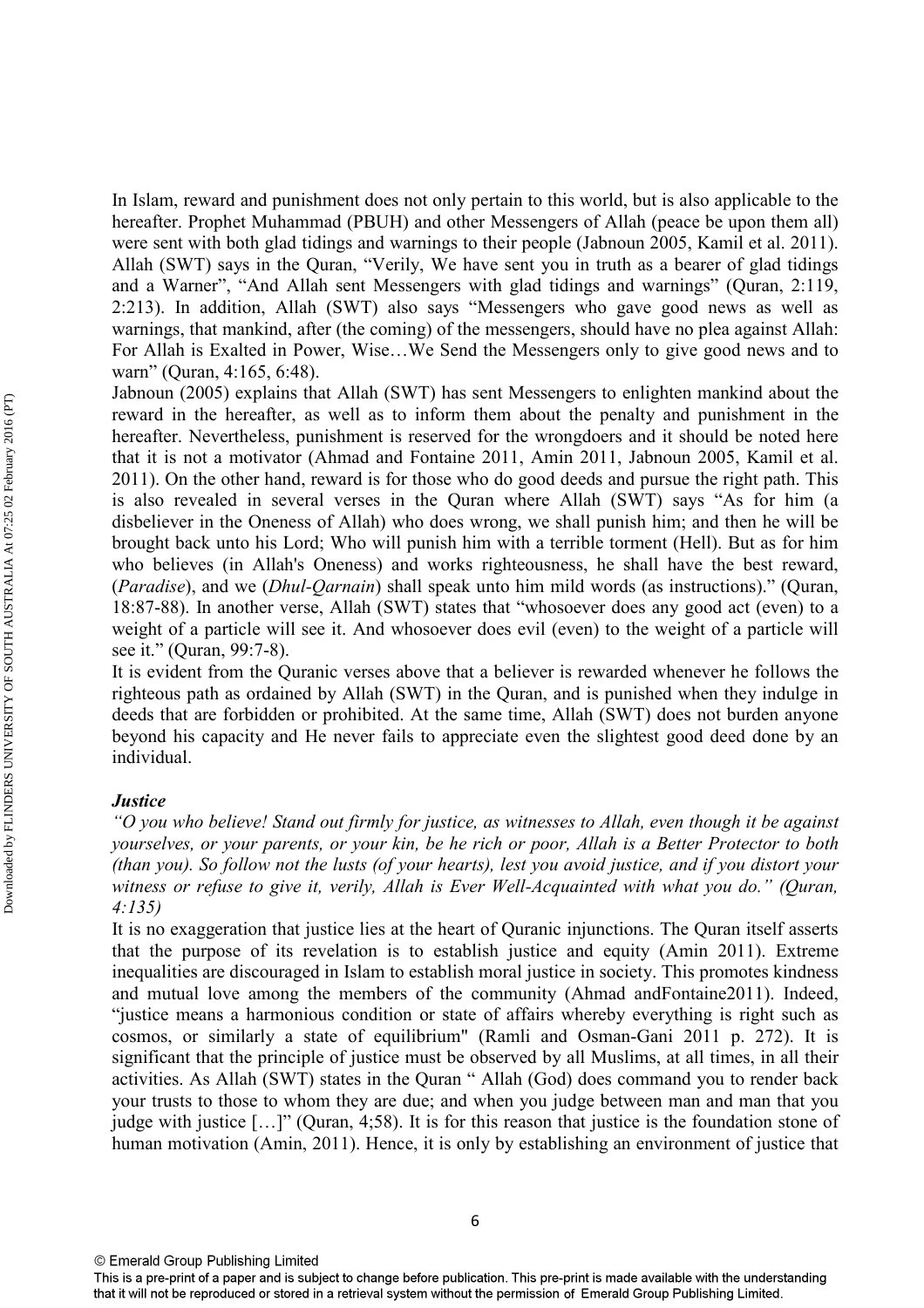a society, community, institution or an organization can strengthen and increase the level of motivation among people (Amin 2011).

Ramli and Osman-Gani (2011) reaffirm Lukman (1995) in the fact that "Prophet Muhammad (PBUH) emphasized that justice should by no means be compromised by personal affiliations or other considerations. A believer is required to practice and enforce justice even against themselves. Therefore, individuals must be just in their judgments, transactions, agreements and treaties, as well as in fulfilling their responsibilities towards family, society and work".

#### **Method**

The present study constitutes of the first phase of a larger study, starting with qualitative (case study) research. Qualitative research approach was employed to understand and examine the views of the respondents. It was ensured that no information was provided beforehand to the respondents and neither was any opinion shared about possible answers. A semi-structured interviewing technique was adopted and the respondents were asked to express their own thoughts on each question provided. According to Berg (2007), standardized interviews are based on formally structured questions. This aids the collection of responses which are comparable. Moreover, the researchers employed essential questions, probing questions and throw-away questions for effective and efficient data collection.

The key questions were focused at the primary themes of the study— understanding of employee motivation, benefits of employee motivation, motivational theories practiced and implemented, religion and employee motivation, Islamic spirituality and employee motivation, reward and punishment and employee motivation, justice and employee motivation. During interviews, probing questions were asked to seek additional information from respondents and to provide them with leads during the interview. It is customary to use throw-away questions to build a rapport with participants.

| Respondent       |                     | Gender | <b>Title and Organization</b>                                         | Age | <b>Work Experience</b> |
|------------------|---------------------|--------|-----------------------------------------------------------------------|-----|------------------------|
| 1.               | <b>Respondent 1</b> | Male   | <b>Former Chief Executive Officer (CEO)</b><br>(Multinational)        | 61  | 37 years               |
| 2.               | <b>Respondent 2</b> | Male   | <b>Chief Financial Officer (CFO)</b><br>(Multinational)               | 56  | 31 years               |
| 3.               | <b>Respondent 3</b> | Male   | <b>Vice President of Production</b><br>(Industrial)<br>Manufacturing) | 55  | 30 years               |
| $\overline{4}$ . | <b>Respondent 4</b> | Male   | <b>Operations manager</b><br>(Industrial)<br>Manufacturing)           | 45  | 20 years               |
| 5.               | <b>Respondent 5</b> | Male   | <b>Quality Control (Multinational)</b>                                | 39  | 14 years               |
| 6.               | <b>Respondent 6</b> | Male   | <b>Former Dean (Higher Education)</b>                                 | 57  | 31 years               |
| 7.               | <b>Respondent 7</b> | Female | <b>Marketing manager (Advertising)</b>                                | 45  | 19 years               |
| 8.               | <b>Respondent 8</b> | Female | <b>Customer relationship manager</b><br>(Multinational Bank)          | 38  | 13 years               |

## *Research Participants*

This is a pre-print of a paper and is subject to change before publication. This pre-print is made available with the understanding that it will not be reproduced or stored in a retrieval system without the permission of Emerald Group Publishing Limited.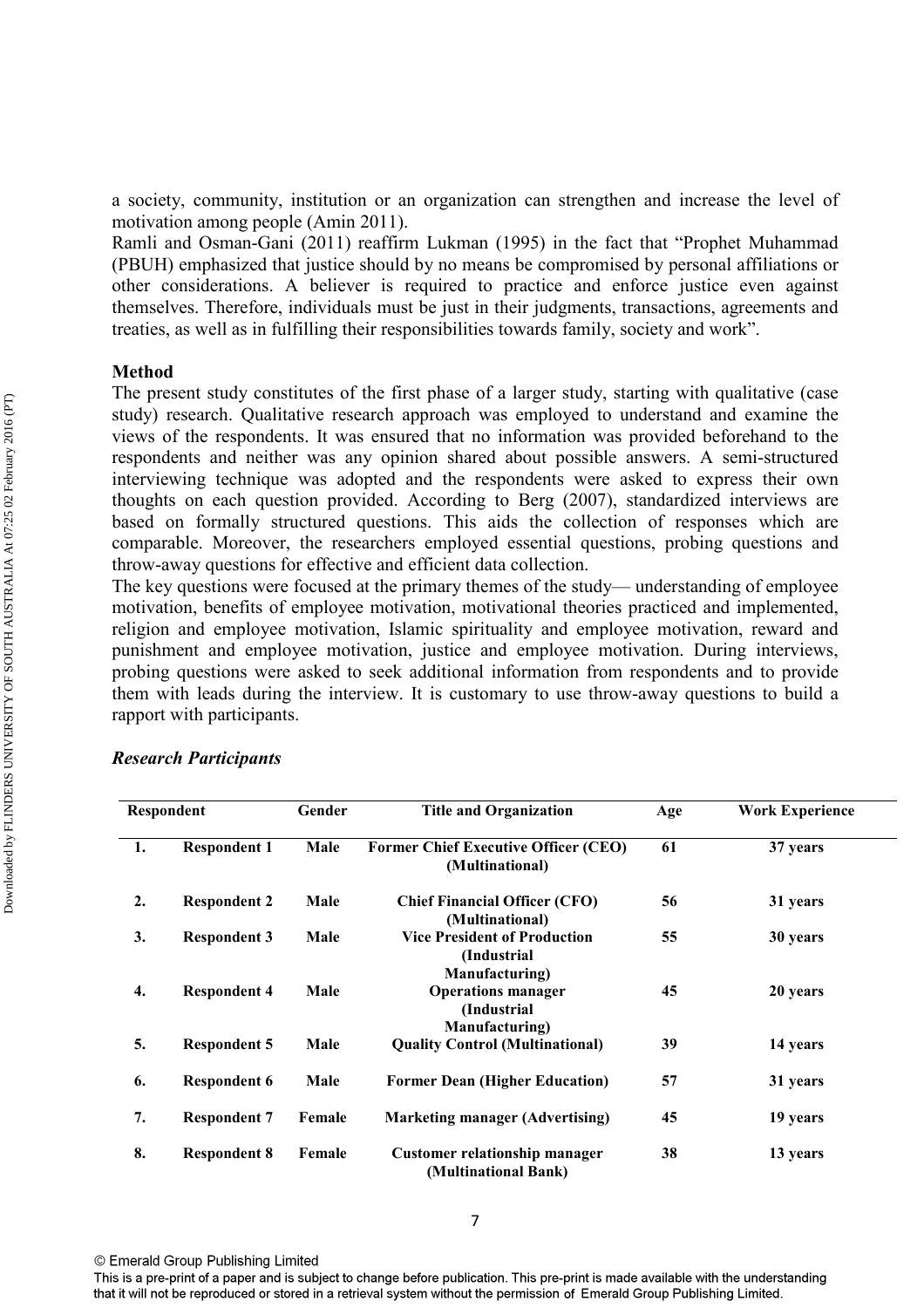| 9.  | <b>Respondent 9</b>  | Male   | <b>Purchasing manager (Industrial</b><br><b>Manufacturing</b> )                                  | 42 | 17 years |
|-----|----------------------|--------|--------------------------------------------------------------------------------------------------|----|----------|
| 10. | <b>Respondent 10</b> | Female | <b>Professor (Higher Education)</b>                                                              | 52 | 25 years |
| 11. | <b>Respondent 11</b> | Male   | <b>Former Director General (Govt)/</b><br><b>Managing Director (Private Education</b><br>system) | 63 | 40 years |
| 12. | <b>Respondent 12</b> | Female | <b>Relationship Manager (Multinational</b><br><b>Bank</b> )                                      | 37 | 12 years |
| 13. | <b>Respondent 13</b> | Female | <b>HR Manager (Telecom)</b>                                                                      | 40 | 14 years |

A sample of thirteen experienced academicians and practitioners from renowned private organizations and academic institutions were selected for the study. The respondents were selected through purposive sampling as the researchers aimed to develop a comprehensive understanding of motivation from an Islamic viewpoint. The researchers selected knowledgeable and experienced professionals from Malaysia and Pakistan by utilizing their personal and professional networks. The respondents were former CEO's, business consultants, permanent employees in senior managerial positions with no less than ten years of working experience. Significantly, all respondents participating in this research were Muslim, and working in Muslim organizations. Hence, religious beliefs, principles and values played a vital role in shaping their understanding and knowledge. It was observed that the participants agreed in general that Islamic spirituality, reward and punishment and justice could improve employee motivation among a Muslim workforce.

#### *Data Collection and Analysis*

The researchers conducted in-depth face-to-face interviews with the respondents. Interviews lasted approximately between 40 to 45 minutes. The respondents were asked key questions, probing questions, as well as throw-away questions. All interviews with the consent of the respondents were audio taped and later transcribed. The transcribed data was coded and scaled down to meaningful themes as stressed by Miles and Huberman (1994). In addition, the researchers encouraged the participants to voice their feelings openly on the subject matter. As highlighted in the table, respondents include 9 males and 4 females, having sound managerial experience, belonging to different industries such as, manufacturing, telecommunications, banking and education.

#### *Findings and Discussions*

The present section covers reporting of the results of this exploratory study, organized in accordance to the research objective. From the interviews, the following themes were extracted.

#### *Understanding of Motivation*

More than a few explanations were presented by the respondents that could exhibit their understanding of motivation. In explaining their understanding about motivation *Respondent 1* affirmed that "motivation is the inclination of an individual to strive and maintain an effort towards achieving organizational aims and objectives". Certainly, one of the most important functions of management is increasing employee motivation. Employees who are less motivated are likely to expend little or no effort at work, produce inferior work output, demonstrate a lack

This is a pre-print of a paper and is subject to change before publication. This pre-print is made available with the understanding that it will not be reproduced or stored in a retrieval system without the permission of Emerald Group Publishing Limited.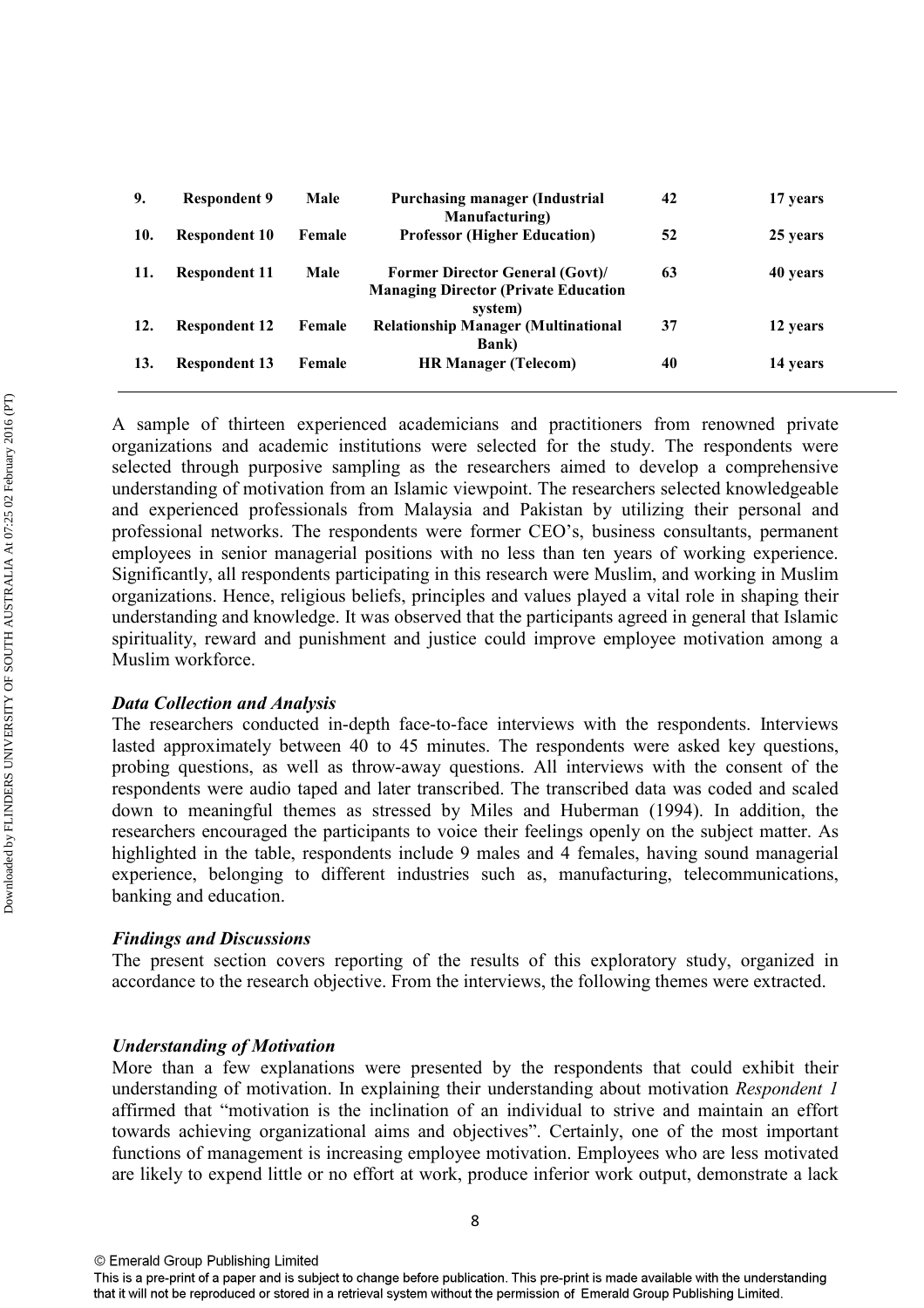of commitment and if given good opportunity, can also exit from the organization. On the other hand, highly motivated employees are determined, creative and efficient. They are likely to produce high quality results willingly for whatever job they carry out. *Respondents 2, 3 and 5* were of the view that motivation is the urge of achieving the goals set by an organization. In addition, motivation is the key to improving performance.

*Respondents 5, 6, 10 and 11* explained that motivation is a psychological process that brings a sense of direction and purpose to one's thoughts and behavior. Also, motivation is the proclivity to work and behave in a willful manner to achieve explicit needs. *Respondents 4 and 7* expressed that motivation is a person's inner determination to fulfill a need, and the drive to accomplish satisfaction. Likewise, *Respondents 8, 12 and 13* stated that motivation is the inner force and commitment that drives an individual to accomplish personal as well as organizational goals. It is evident from the explanations of the respondents that motivation plays a vital role for achieving success and enhances an individual's purpose and fortitude in attaining required results.

#### *Understanding benefits/advantages of Employee Motivation*

Motivated employees can bring about positive outcomes for the organization. *Respondent 1* opined that "with 37 years of work experience I believe that a well-motivated employee is as good as getting half the work done. In fact, if people are truly motivated and set their hearts and minds at work, the probability of getting the work done with greater efficiency, competence, quality, and on time becomes immense. Accordingly, it becomes easier for organizations to achieve their goals and objectives". *Respondent 3* stressed that a "motivated workforce has a positive impact on the organization, assisting the organization to achieve its sustainable competitive advantage, which at times, cannot be achieved through technology, machinery or equipment". *Respondent 2* was of the view that "a motivated employee is always easy to deal with and has the drive to perform his best at work. He knows what is required from them and is always ready to do it. Thus, it is less difficult to channelize them and their positive energy towards achieving organizational goals and objectives".

*Respondents 4, 5 and 7* acknowledged that the motivated attitude of an employee's acts as a source for improving self-satisfaction, thus empowering them to understand their own value and worth. Likewise, *Respondents 9, 11 and 12* highlighted that one of the key benefits of employee motivation is that it reduces employee turnover to some extent and cultivates a positive attitude among employees towards solving managerial issues. Furthermore, employees with a high level of motivation have less absenteeism and less downtime as affirmed by *Respondent 13*.

Notably, it is apparent from the justification and reasoning of the respondents that motivated employees can provide great benefits to the organization.

#### *Theories for Motivating Employees*

In the past, physiologists and behavioral scientists have presented various theories for motivating employees. These theories have assisted leaders and managers to improve the overall level of motivation among their employees. Numerous motivation theories were highlighted by the respondents affirming them as highly effective and useful for improving motivation among Muslim employees.

*Respondent 1* stressed that "leaders or managers can improve the motivation level of their employees by understanding their needs and wants, then aligning the solution to satisfy those desires through the attainment of organizational goals. And this can possibly be well-managed by utilizing Maslow's hierarchy of needs. However, it is believed that Maslow's hierarchy of needs,

Downloaded by FLINDERS UNIVERSITY OF SOUTH AUSTRALIA At 07:25 02 February 2016 (PT) Downloaded by FLINDERS UNIVERSITY OF SOUTH AUSTRALIA At 07:25 02 February 2016 (PT)

<sup>©</sup> Emerald Group Publishing Limited

This is a pre-print of a paper and is subject to change before publication. This pre-print is made available with the understanding that it will not be reproduced or stored in a retrieval system without the permission of Emerald Group Publishing Limited.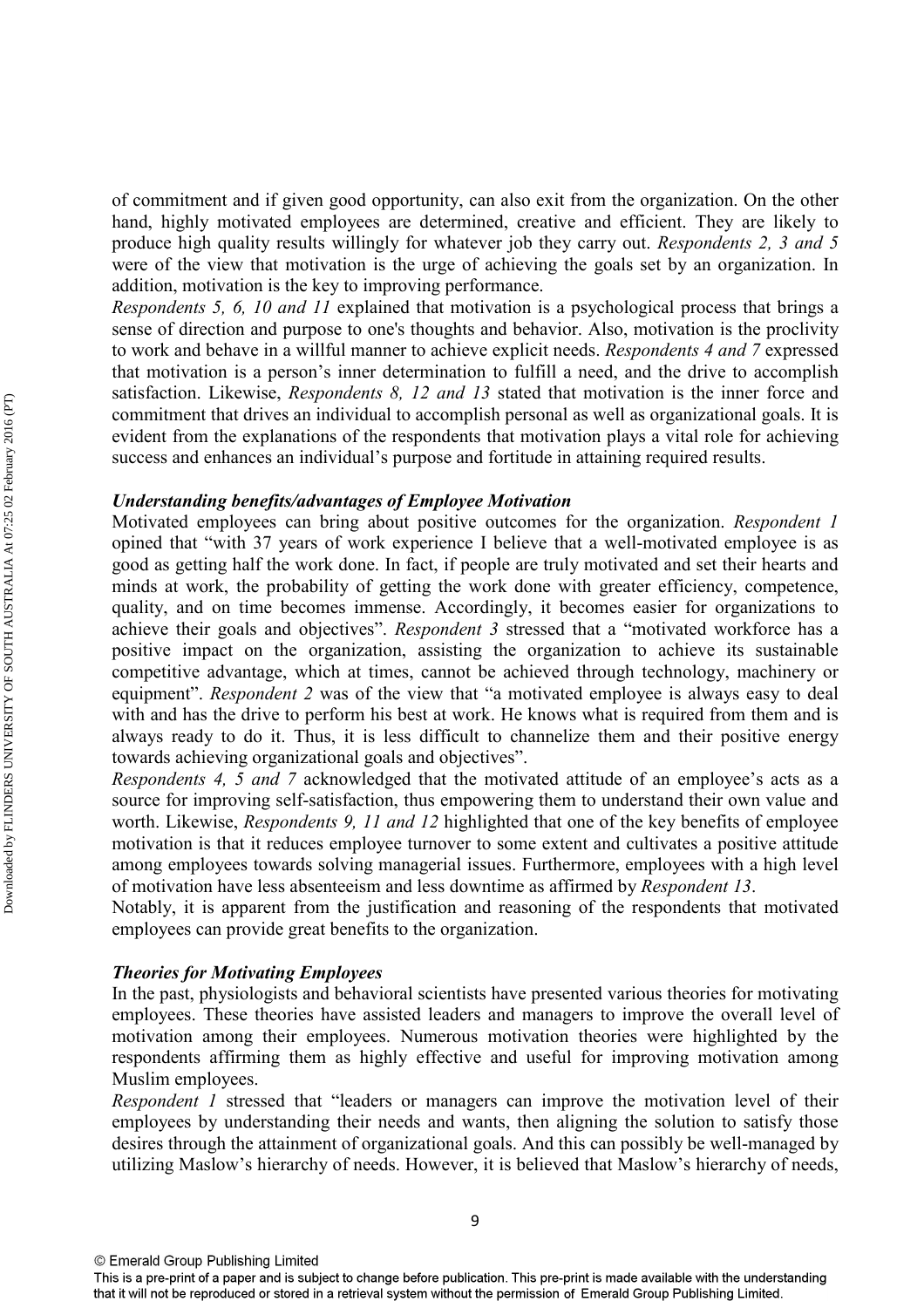in most of the cases, is not an appropriate fit for Muslims, as their needs can be better addressed by employing *Maqasid al-Sharih* (reference to Islamic jurisprudence). *Respondent 2* explained that "there are different set of needs that may motivate an individual in diverse settings and time periods. Additionally, an individual may be motivated by a different set of needs in the same time period. For that reason, Alderfer's ERG theory can be utilized for motivating employees. Nevertheless, religious faith and belief, coupled with different motivation principles, can yield better results for managers and leaders".

*Respondents 3,4,5,7 and 8* were of the view that needs and wants evolve throughout one's life. As time goes by, one achieves greater clarity about his own aspirations in life. Therefore, McClelland's Achievement Need Theory can be adopted by managers to improve employee motivation. Likewise, *Respondents 6, 9, 10 and 11* agreed that Goal Theory is more appropriate for managers for motivating employees. By setting goals, employees or individuals are motivated to take actions to attain those goals.

Importantly, all respondents did concur that it is a combination of different theories that ought to be utilized by leaders and managers for motivating their employees. They also agreed that the equity theory holds a lot of weight, since individuals feel more motivated if they recognize that they are treated fairly and without discrimination within the organization. However, Islamic values, beliefs and principles, coalesced with conventional motivating theories, models and concepts can produce better results for motivating Muslim employees at the work place.

#### *Islamic Spirituality and Motivation*

Islamic spirituality refers to faith, actions and behavior which are aligned with Islamic principles that a Muslim should follow for achieving the pleasure, help and forgiveness of Allah (SWT) (Bhatti 2015, Bhatti et al. 2015). *Respondent 2* stated that man is Allah's best creation and that Allah (SWT) has granted man two positions on His earth: Allah's vicegerent and Allah's servant. These two roles act as a true source of inspiration and motivation for Muslims. Be it work or family, a true believer who is spiritually strong would always be motivated to do well. *Respondents 3, 4, 5 and 6* stressed that Islamic spirituality takes into account the fundamental principles of *Iman* (faith), *Tawbah* (repentance), *Ihsan* (love of God) and *Taqwa* (Islamic piety). These principles govern the inner purpose, drives and motives of an employee, acting as a critical source of motivation. It also helps steer them towards the right path and to refrain from all that Allah (SWT) has ordained as *Haram* (forbidden). By abstaining from *Haram*, and following the right path, an individual may possibly feel content, spiritually strong and more motivated.

*Respondents 1, 7, 8, 9 and 11* were of the view that employees who are spiritually awakened will execute all activities with the basic intention of seeking Allah's pleasure in this world and the next. Indeed, their religious zeal for seeking Allah's (SWT) pleasure motivates them more towards truth and perfection. Thus, spirituality can and does act as a strong motivator for individuals/employees. Furthermore, *Respondents10, 12 and 13* added that for Muslims, "work is a part of worship". This is likely to improve the overall level of dedication and involvement of individuals. What's more, employees with a high level of spirituality tend to display a greater sense of responsibility and accountability before Allah (SWT) as well as their employers. They are also likely to perform their tasks with more dedication, keenness and loyalty, regardless of the work environment, job difficulty level or resources available.

In general, all respondents affirmed that Islamic spirituality does improve the overall level of motivation among Muslim employees.

This is a pre-print of a paper and is subject to change before publication. This pre-print is made available with the understanding that it will not be reproduced or stored in a retrieval system without the permission of Emerald Group Publishing Limited.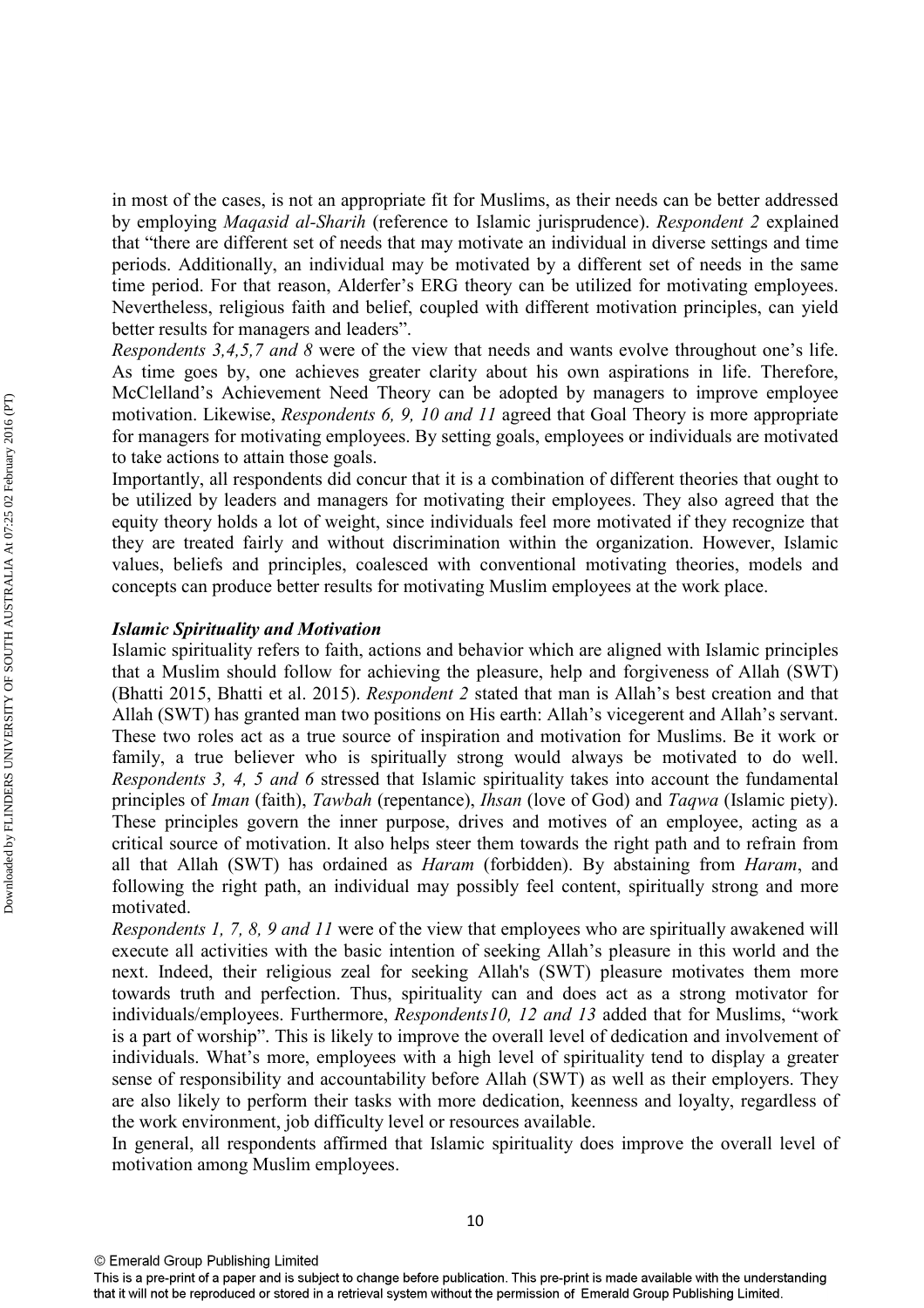#### *Reward, Punishment and Motivation*

In Islam, reward and punishment guards one's behavior and intentions. In general, reward works as a form of encouragement to do right, whereas punishment serves to make one disciplined and organized (Bhatti 2015, Bhatti et al. 2015). Numerous explanations were presented by the respondents as to how punishment and reward can assist in improving overall employee motivation. *Respondent 1* affirmed that "Punishment is not... a source of motivation. Rather, it provides a boundary beyond which a group's member must not step. Reward, on the other hand, is a form of motivation to urge members to act in accordance with the rules of the group". He goes on to add that, by adhering to the rules of Allah the member will be rewarded, thereby setting an example for other members. From an Islamic perspective, punishment for those who transgress can be meted out on earth as well as in the hereafter. Similarly, Allah (SWT) has promised to reward those who do good deeds in both this world and in the next. *Respondents 2,3,4,6 and 7* explained that reward inspires believers to work harder and promotes prosperity, while punishment holds them back from all that is forbidden. Surely, Allah (SWT) never lays a burden on one who cannot endure it. He is appreciative of the smallest good deed by a believer. Moreover, when a Muslim employee believes that "work is a part of worship", he tends to try his utmost to do right in order to attain Allah's (SWT) blessings and refrains from all that is prohibited. Hence, reward and punishment both, act as a source of motivation for individuals. *Respondents 5, 8, 11 and 13* stressed that the reward a believer earns for his good deeds is due to the grace and kindness of Allah (SWT) and Allah (SWT) surely rewards those who follow the right path. However, punishment is decreed for the deeds that are immoral or sinful and Allah (SWT) has full authority to either punish an individual for his sins or to forgive him. Importantly, punishment does not act as a motivator but is a mode to control ones actions, deeds and behavior. Similarly, *Respondents 9, 10and 12* acknowledged that the strongest motivation for a believer is to obey the commandments of Allah (SWT). By doing so, he would develop feelings of contentment and satisfaction. A believer's greatest aspiration is a blissful life in both this world and the next. On the other hand, whoever violates the instructions of Allah (SWT) may expect endless sorrow or punishment. This threat of punishment acts as a strong deterrent for a believer from evil, immoral and impious deeds. Therefore it can be established that reward and punishment do assist in improving the motivational level of Muslim employees.

#### *Justice and Motivation*

According to Islam, justice is one of the main sources for improving human motivation. *Respondent 1* affirmed that justice is a source of motivation as it appeals to human values. As Muslims, we are commanded by Allah (SWT) to safeguard the rights of others, be just and fair in our dealings with all individuals (even if they are our enemies), side with the oppressed, be kind to orphans and the poor, and not overstep the boundaries set by Allah (SWT). The respondent added that by "following these decrees of Allah (SWT), a leader can establish a fair and just environment in an organization. Such an environment can assist in improving the overall motivation of employees". *Respondent 2* stressed that without justice, an individual will not be able to predict how he is going to be judged. Notably, employees want to be rewarded and recognized for their hard work. If not, people will fail to retain the same level of output or

<sup>©</sup> Emerald Group Publishing Limited

This is a pre-print of a paper and is subject to change before publication. This pre-print is made available with the understanding that it will not be reproduced or stored in a retrieval system without the permission of Emerald Group Publishing Limited.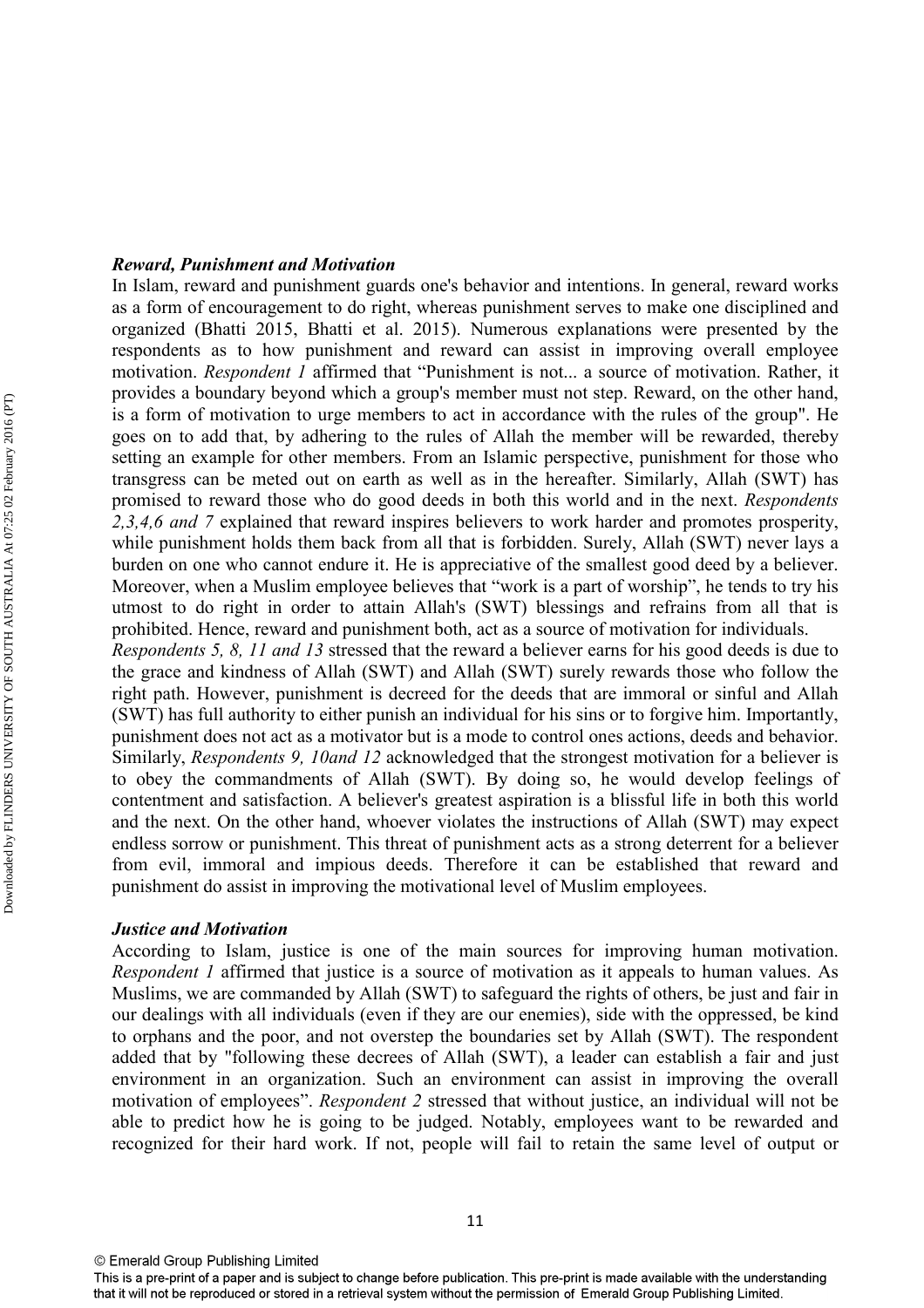performance. "A Muslim being Allah's (SWT) vicegerent needs to ensure that people are treated and rewarded in a just manner, as it can eventually benefit in improving employee motivation".

*Respondents 3, 5, 7 and 8* explained that managers have to ensure that their subordinates perceive them as fair based on their actions. Furthermore, from an Islamic perspective, it is necessary for a leader to explain to her subordinates in detail, the rationale behind a particular decision before it is implemented. Such a practice would improve the overall confidence of the workers and also eliminate any feeling of injustice. *Respondents 4,9,10 and 13* acknowledged that it is extremely important that justice must always be adopted by Muslims in every aspect of their lives. Justice appears to be a major factor for improving employee motivation. In particular, if an organization is able to craft an environment that is fair and unbiased, it would naturally support the employee's drive to excel.

Therefore, it is apparent from the reasoning of the respondents that justice does play an important role in motivating Muslim employees.

#### **Conclusion**

From the results of the study, it is evident that employee motivation is of great concern for present day management. The fast changing work environment of today requires motivated employees that can uphold an organization, and allow it to survive in today's competitive business world. Top management needs to have a clear insight into the factors that contribute towards a motivated, efficient work force. This study clearly highlights that the western viewpoint of employee motivation varies from the Islamic perspective. Notably, Islamic beliefs and values integrated with conventional motivational concepts are likely to yield better results in motivating Muslim employees. The study highlights that the Islamic perspective lays more weight on Islamic spirituality, reward and punishment, and justice. These three constructs appear to act more compellingly in improving the motivation of Muslim employees to succeed. Be it in the home or at work, the Muslim tends to employ these principles in order to attain the blessings of Allah (SWT) and gain rewards in both this world and the next. The current study provides evidence that these three factors can contribute substantially in improving motivation amongst Muslim employees.

#### **References**

- Adams, J. S. (1965). Inequity in social exchange. *[Advances in experimental social psychology.](http://www.emeraldinsight.com/action/showLinks?crossref=10.1016%2FS0065-2601%2808%2960108-2) New York: Academic Press, 2*, 267-299.
- Adams, S. A. (1975). *Iniquity in Social Exchange, Motivation and Work Behavior*. McGraw Hill, 138-154.
- Ahmad, K. (2008). *Management from Islamic Perspective: Principles and Practices*. Kuala Lumpur: IIUM Press.
- Ahmad, K., & Fontaine, R. (2011). *Management from Islamic Perspective* (2Ed.). Pearson Malaysia Sdn Bhd: Person Custom Publishing.

This is a pre-print of a paper and is subject to change before publication. This pre-print is made available with the understanding that it will not be reproduced or stored in a retrieval system without the permission of Emerald Group Publishing Limited.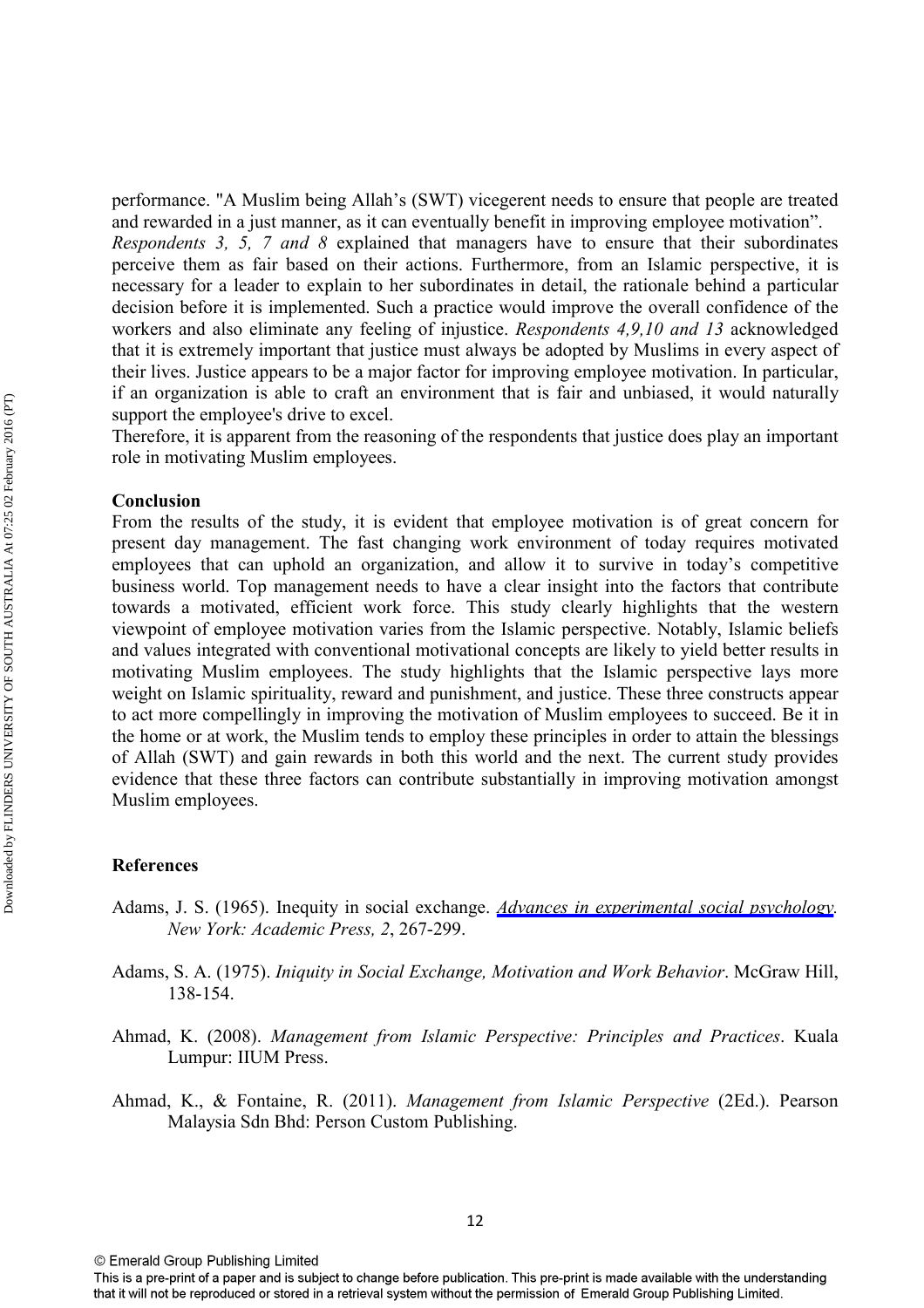- Alawneh, S. F. (1998). Human motivation: An Islamic perspective. *American Journal of Islamic Social Sciences, 15*(4), 19-39.
- Al-Isawi, A. (1986). *Components of Islamic and Arabic Personality and Methods of their Development.* Cairo: Dar al- Fikr al Jami'i.
- Amin, R. M. (2011). *Motivating people in organization: The Islamic Way. Issues in Islamic Management Theories and Practices*. International Islamic University Malaysia: IIUM press.
- Berg, B. L. (2007). *Qualitative Research Methods for the Social Sciences.*
- Bhatti, K, O. (2015). *Impact of Islamic Piety on Workplace Deviance.* Ph.D. in Business Thesis, International Islamic University Kuala Lumpur, Malaysia.
- Bhatti, K, O., Alkahtani, A., Hassan, A., & Sulaiman, M. (2015). The Relationship between Islamic Piety (Taqwa) and Workplace Deviance with Organizational Justice as a Moderator*. [International Journal of Business and Management](http://www.emeraldinsight.com/action/showLinks?crossref=10.5539%2Fijbm.v10n4p136), 10*(4), 136-154.

Davis, K. (1987). *Human Behavior at Work: Organizational Behavior*. McGraw Hill.

- Hassan, M. K. (1995). *Worldview orientation and ethics: A Muslim perspective*. Paper presented at the International Conference on development, ethics and environment at the Institute of policy research, University Malaya, Kuala Lumpur.
- Herzberg, F. (1964). The motivation-hygiene concept and problems of manpower. *Personnel Administration, 27*(1), 3-7.
- Hicks, G. H., Gullet, C. R. (1981).*Management*. McGraw Hill.

Jabnoun, N. (2005). *Islam and Management*. Riyadh: Samo Press Group.

- Kamil, N. M., Sulaiman, M., Osman-Gani, M. A., & Ahmad, K. (2011). Implications of Taqwa on Organizational Citizenship Behavior. In Osman-Gani & Sarif (Eds.), *Spirituality in Management from Islamic perspective*. International Islamic University Malaysia: IIUM press.
- Kedah, Z., & Adamu, M. I. (2011). Spirituality in Entrepreneurship from Islamic perspective. In Osman- Gani & Sarif (Eds)*, Spirituality in Management from Islamic perspective*. International Islamic University Malaysia: IIUM press.
- Latham, G. P., and Locke, E. A. (1979). Goal setting: a motivational technique that works. *[Organizational Dynamics](http://www.emeraldinsight.com/action/showLinks?crossref=10.1016%2F0090-2616%2879%2990032-9&isi=A1979HW43200005)*, *8*, 68-80.

Lukman, T. (1995). *The Islamic Polity and Leadership*. Klang: Baron Production Sdn Bhd.

Luthans, F. (1998). *Organizational Behavior*, Mass: Irwin McGraw-Hill

13

This is a pre-print of a paper and is subject to change before publication. This pre-print is made available with the understanding that it will not be reproduced or stored in a retrieval system without the permission of Emerald Group Publishing Limited.